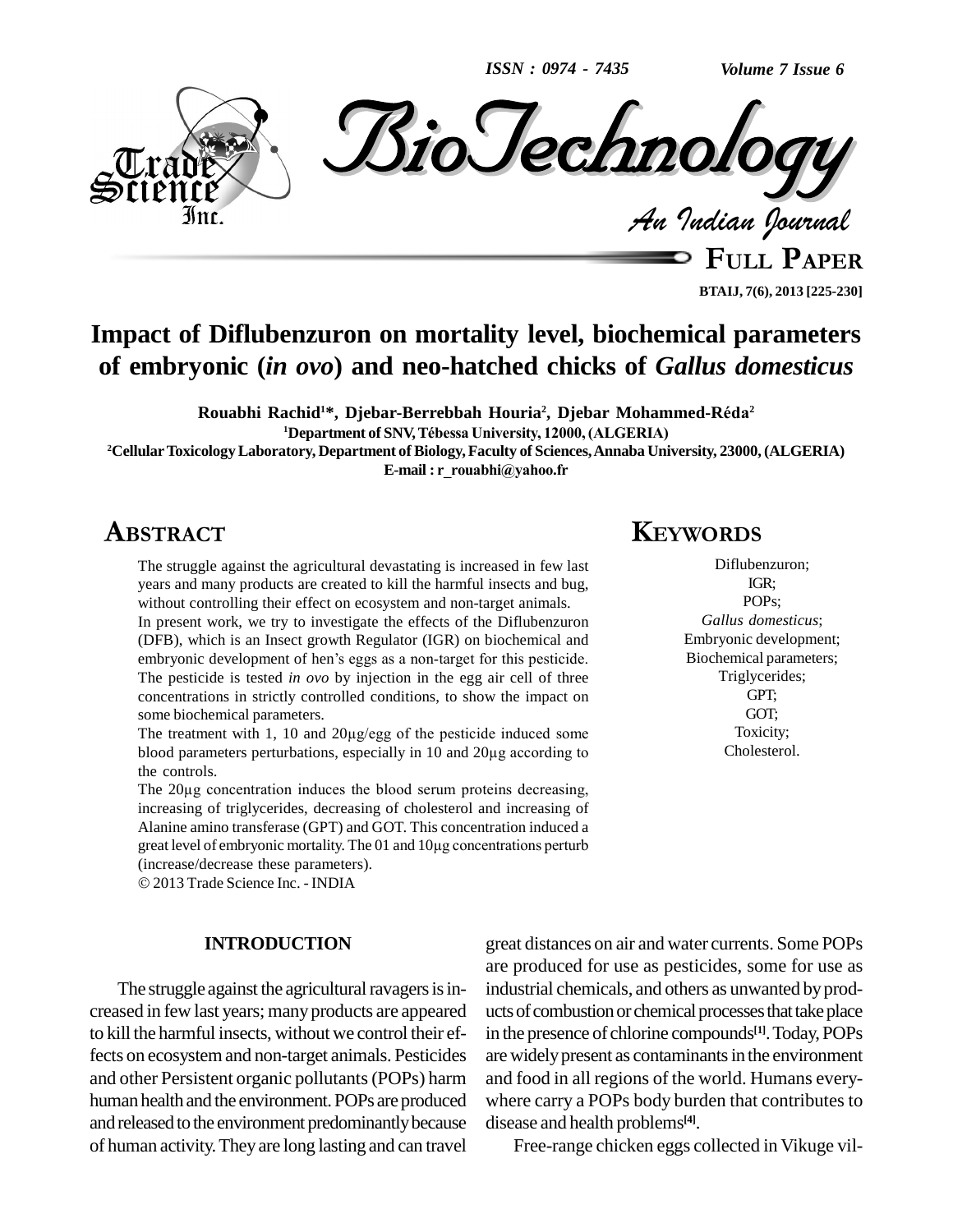# **PAPER** C

lage and its surroundings 56 km northeast of Dar Es-Salaam City showed elevated levels of dioxins and high levels of hexachlorobenzene (HCB). HCBlevels were 2-fold higher than the newly proposed limit for HCB as a pesticide residue and were very close to the existing limit for this chemical in eggs. Dioxin levels exceeded background levels by almost 2.5-fold and were slightly higher than the European Union (EU) dioxin limit for eggs<sup>[6]</sup>.

Insect growth regulators are substances destined for killing pests and bugs<sup>[15]</sup>, they act on chitin synthesis that t causing an inhibition of insect moulting<sup>[19]</sup>, also they have the mo an undesirable effects on non-target organisms, by ac cumulation and magnification in food chain<sup>[12,16]</sup>.

The Diflubenzuron or Dimilin (1-chlorophenyl)-3- $(2,6$ -difluorobenzoyl) urea) is a pesticide of third generation to large spectre, it is used mainly in agriculture: forests, cereal cultures, it is the more used between the Benzoylphenyl ureas. It is considered like a poison of contact and ingestion; it inhibits the synthesis of the chitin and interferes with the formation of the cuticle (exoskeleton), probably by the inhibition of the N acétylglucosamine incorporation in the chitin. It is shown that the Diflubenzuron could modify the metabolism of the moulting hormones **[17]**, translated by cuticle defor mation; Figure 1 shows the metabolism of DFB in animals.



**Figure 1 :Animal metabolism of DFB (FAO/WHO, 1982b)**

enter in eggs by adsorption or feeding of hens and causes So, for these reasons, we hypothesis that DFB may a perturbation in embryonic development, these effects may be extrapolated and transferred to human being enter in eggs by adsorption or feeding of hens and causes<br>a perturbation in embryonic development, these effects<br>may be extrapolated and transferred to human being **Culture and treatment**<br>by chain food. The fertilized 50 e

#### **Culture and treatment**

The fertilized 50 eggs(55-60g) were collected and

by chain food.<br>*BioTechnolog*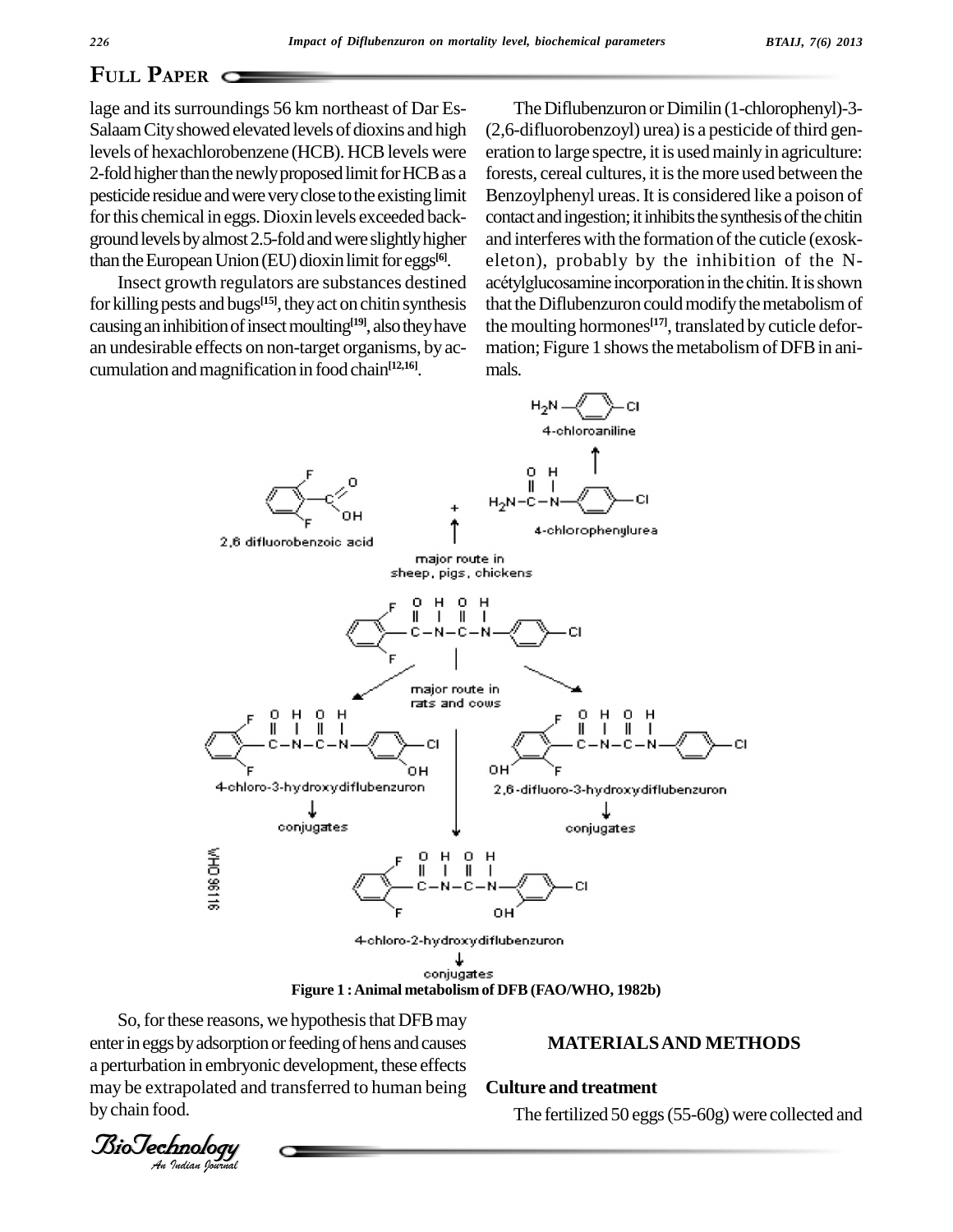numerated. The concentrations  $(1\mu g, 10\mu g$  and  $20\mu g$ / 5µl acetone/ egg) of Diflubenzuron were injected in air cell of eggs with sterile syringe (because of insolubility of Diflubenzuron in water), in sterilized conditions. The creasing n<br>control was received only acetone. The 10 control eggs due by error<br>and 10 of each treatment (n=10) were incubated in 38°C perturbation control was received only acetone. The 10 control eggs and 65% of relative humidity in artificial incubator.

Weight mobility of eggs was followed every day, and the development stage by candling of eggs (to estimate mortality).

After eggs hatching, the new chicks were sacrificed and the blood is collected for biochemical analysis using a technikon autoanalyser, and the skull is measured using a slide gage (9.1mm graduation).After opening up, all the body cavities were inspected *in situ*. The liver and heart were removed to determinate their weights using precision balance.

All the experiments were repeated ten times or more, and the results were expressed as mean and standard deviation (SD) values. We use Minitab 16.1 software to make simple two-wayANOVAand the test of Dunnett for comparison between the control and treated eggs.

#### **RESULTSAND DISCUSSION**

#### **The impact of Diflubenzuron on mortality level**

Results in the TABLE 1 show the impact of Diflubenzuron on embryonic lethality; it observes that  $\frac{1}{2}$ Results in the TABLE 1 show the impact of *mol*<br>Diflubenzuron on embryonic lethality; it observes that<br>at  $20\mu g / erg$  the mortality is about 50%. This percent-Diflubenzuron on embryonic lethality; it observes that<br>at  $20\mu g / erg$  the mortality is about 50%. This percent-<br>age is decreased at  $10\mu g / erg$  to  $20\%$ . The  $1\mu g / erg$  seems do not influence the embryonic mortality. **Diflubenzuron** on embryonic lethality; it observes that<br>at  $20\mu g / erg$  the mortality is about 50%. This percent-<br>age is decreased at  $10\mu g / erg$  to  $20\%$ . The  $1\mu g / erg$  gegms<br>do not influence the embryonic mortality.<br>**TABLE** 

| Group                                         |    | n n.f I        |        | $1 - 7$<br>Day | Day | 8-12 13-17 18-21<br>Dav | Day | <b>Total</b> |
|-----------------------------------------------|----|----------------|--------|----------------|-----|-------------------------|-----|--------------|
| Control                                       | 10 |                |        |                |     |                         |     | 1/10         |
| Acetone-<br>control                           | 10 |                |        | 1              |     |                         |     | 1/10         |
| DFB $1\mu\text{g}/\text{egg}$                 | 10 |                |        |                |     |                         |     | 1/10         |
| <b>DFB</b><br>$10\mu\text{g}/\text{egg}^{**}$ | 10 | $\blacksquare$ |        |                |     |                         | 1   | 3/10         |
| <b>DFB</b><br>$20 \mu g / egg***$             | 10 | $\sim$ $-$     | $\sim$ | $\overline{1}$ |     | 2                       | 2   | 6/10         |

**fertilized; I: infection; DFB : Diflubenzuron; \*\*: p<0.01; \*\*\*: p<0.001.**

The high level of embryonic mortality was caused

bythe intervention inmetabolic process, and enzymatic inhibition as it will see after, these is in concordance with Rouabhi et al<sup>[12,16]</sup>. Results where he found an increasing mortality of chicks treated by Flucycloxuron due by errors in transformation of nutriments causing a perturbation ineggsweight kinetic.AlsoSoltani et *al* **[18]***.* found a bigmortality level of *Tenebrio molitor*treated with growth regulators.Klitschika et al **[8]**.Reported that these types of pesticides might incorporatewith DNA or RNA of cells causing some malformations and mortalityof embryos.

### **Impact of flufenoxuron on blood serum biochemi cal parameters**

The effect of Diflubenzuron on blood proteins, triglycerides, cholesterol andAlanine aminotransferase (GPT) level is illustrated in Figure 1, 2, 3 and 4.

The effect of Diflubenzuron on blood proteins level in  $0$  day hatched chicks is illustrated in Figure 1. Whenever, the concentrations of Diflubenzuron reduced the protein level significantly, especially at the highest dose where the diminution is about 0.1  $g/dL$ . This result is confirmed byKhabbeb *et al* **[7]***.* when they found a sig nificant perturbation of proteins and lipid levels in crustaceans. This may due to the metabolism affects. Soltani *et al* **[17]***.* found also a perturbation in metabolism of *T. molitor* treated by Benzoyl Phenyl ureas (BPUs).





showed an increasing level of triglyceride (TG) in chicks decrease of Triglycerides (TG) level (p>0.05) dunnett<br>test show that there is a difference between control and<br>treated with 10 and 20µg/egg. The Figure 3 shows the impact of Diflubenzuron on triglycerides level in neo-hatched chicks. Results triglycerides level in neo-hatched chicks. Results<br>showed an increasing level of triglyceride (TG) in chicks<br>treated with 10 and 20µg/egg of DFB (p<0.001), conshowed an increasing level of triglyceride (TG) in chicks<br>treated with 10 and 20µg/egg of DFB (p<0.001), con-<br>trarily to the treated with 1µg/egg where it shows a little test show that there is a difference between control and

It is intelligible that the effect on triglycerides level due to the impact on general metabolism and on cells

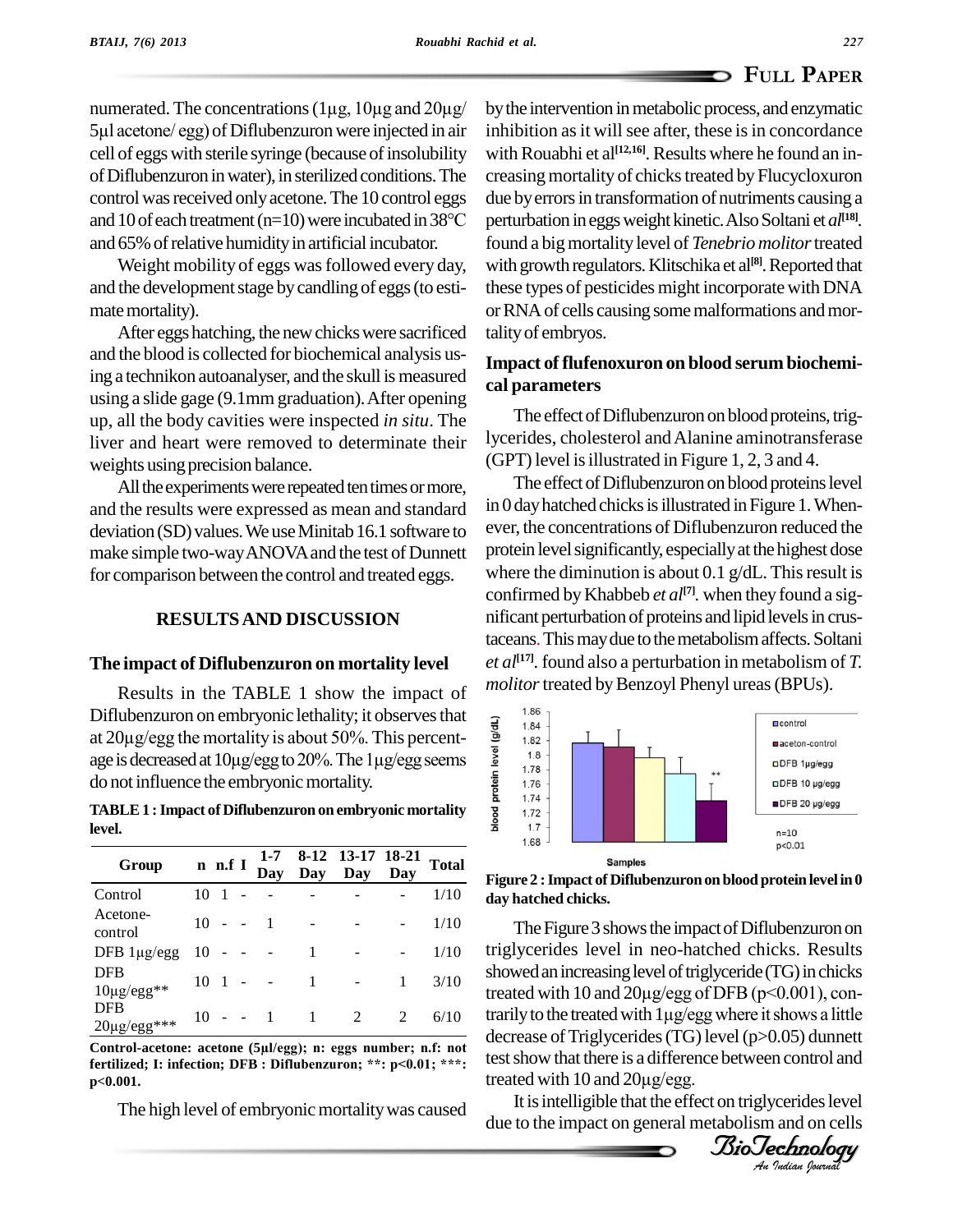## **PLILL PAPER** C

themselves.Indeed Khabbeb et *al* **[7]***.*found a perturbation of lipids level and some other parameters. The increased level of TG due probably to the cells apoptosis, because of the TG are the main components of cell membrane<sup>[12,16]</sup>. The same case to the cholesterol level Figure <sub>18</sub> 4, results shows a decrease of cholesterol level in eggs <sup>16</sup> brane<sup>[12,16</sup>]. The same case to the cholesterol level Figure<br>4, results shows a decrease of cholesterol level in eggs<br>treated with 10 and 20µg/egg of DFB (p<0.001), con-4, results shows a decrease of cholesterol level in eggs<br>treated with 10 and 20µg/egg of DFB (p<0.001), con-<br>trarily to eggs treated with 1µg/egg where it shows an<br>increased level (p<0.05). The acetone didn't affect the increased level (p<0.05). The acetone didn't affect the  $\frac{1}{6}$   $\frac{8}{6}$ level of cholesterol, because of the perturbation of metabolism the level of cholesterol is decreased.In addition, the detoxification needs energyso the cholesterol here may be the spring for the process. All these results are confirmed and investigated by **[12,16]**.



**Figure 3 :Impact of DFBontriglycerideslevel in neo-hatched chicks.**



**Figure 4 : Effect of Diflubenzuron on cholesterol level in neo-hatched chicks.**

DFB increase the level of enzyme, especially at the low-<br>est concentration ( $\approx$  0.001). The highest equation level. This result is explained if based on the detoxifica-The Figure 5 shows the impact of DFB on Alanine<br>ino transferase (GPT). Indeed, 01 and 10ug/egg of neo-hatched chicks.<br>
The Figure 5 shows the impact of DFB on Alanine<br>
Amino transferase (GPT). Indeed, 01 and 10µg/egg of  $\frac{3}{8}$ est concentration ( $p<0.001$ ). The highest concentration of DFB did not cause a statistical effect on GPT tion process and the enzymatic level. Indeed, the high level of GPT means that the liver is affected **[11]**. Mauchamp **[10]**; Marbury and Grosby **[9]** showed that BPUs effect the level of hormones and enzymes of in-



sect by interfering with metabolism process. The high level of GPT translated by the activity of liver (site of detoxification). There is a non-coupling phenomenon level of GPT translated by the activity of liver<br>detoxification). There is a non-coupling pheno<br>for the highest concentration (20µg/egg)<sup>[12,16]</sup>. for the highest concentration  $(20\mu\text{g}/\text{egg})^{[12,16]}$ .



**Figure 5 : Effect of DFBon GPTlevel of neo hatched chicks of** *Gallus domesticus*

Figure 6 shows the effect of DFB at different concentrations on the rate of GOT. We are seeing a gen eral disruption of GOT rate compared to controls especially at low concentrations of DFB (p <0.001) where there is an increase of this factor. Dunnett's test showed pecially at low concentrations of DFB  $(p<0.001)$  where there is an increase of this factor. Dunnett's test showed<br>that the Treaties 1 and  $10$  $ig/egg$  are not identical to the control and in the concentrations of 20ig/egg, DFB significantly affect the rate of GOT compared to the controls. Thisresult can be explained by the fact that this organ is the primary site of metabolism / detoxification and metabolic disturbance affects preferentially on organ and biochemical assays have confirmed that this toxicity which is in agreement with the work of Mauchamp et al **[10]**, Marbury and Grosby **[9]** Khebbeb et al<sup>[7]</sup>. Indeed, our results showed a significant increase in GOT and GPT are biomarkers of liver injury, this disturbance of liver function is accompanied by a dosedependent decrease of protein levels and general disruption of blood parameters.



**Figure 6 : Effect of DFBon GOTlevel of neo hatched chicks of G***allus domesticus***.**

In conclusion, diflubenzuron has a toxic effects on embnryonic devlopment of chicks, these results are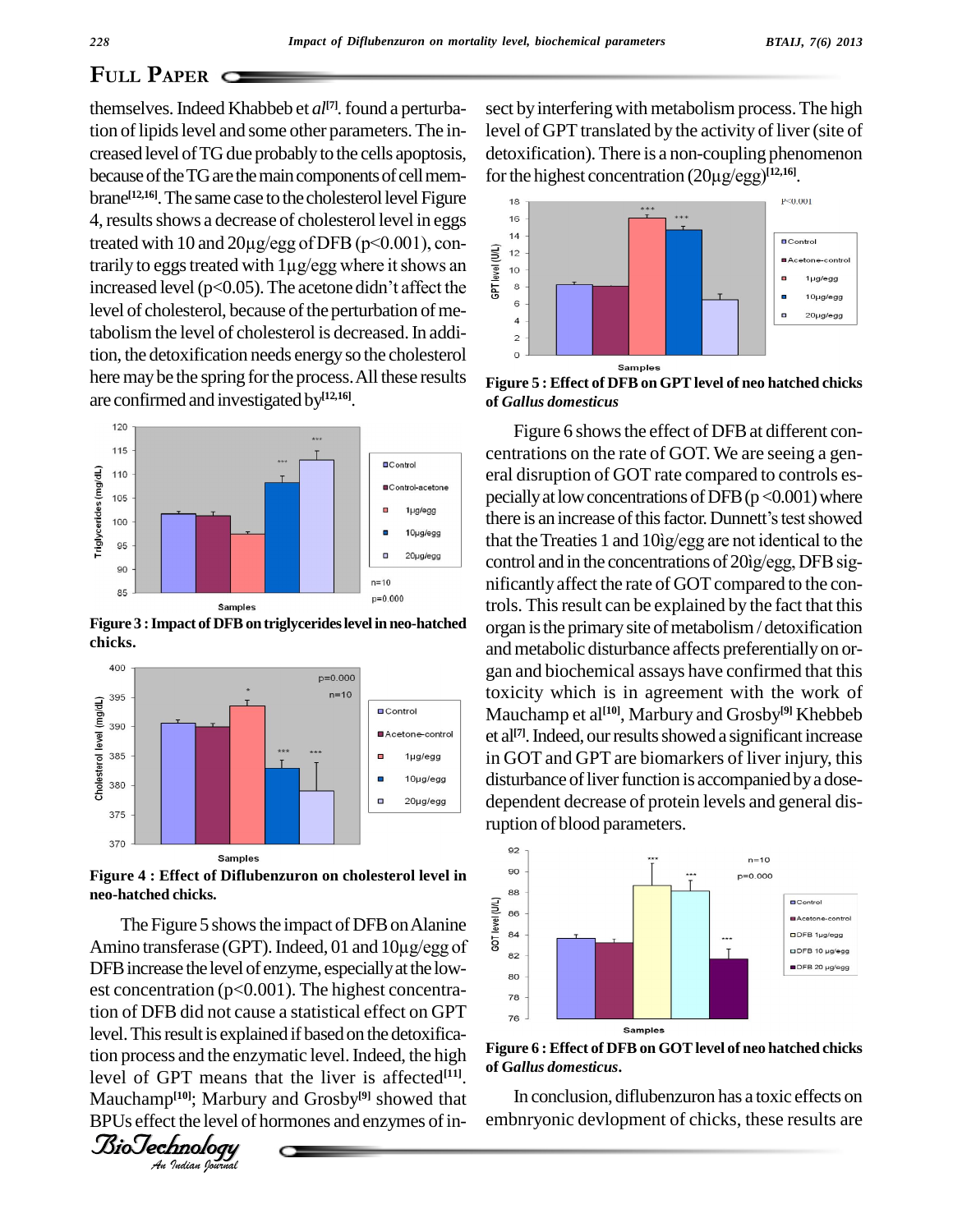# **PAPER**

confirmed by several works on protozoa of marine and fresh water, earthworms and some insect predators, the impact is now generalized for all ecosystem. It is to note that all trials confirm biotransformation and bioaccumulation throught the trophic chain, and it is necessary to estimate the hole metabolists in non-target organisms.

#### **REFERENCES**

- **[1]** T.Apiwat, T.Usavadee, B.Payu, Ch.Jakkrawarn, S.Padet, A.Preecha, S.Mulla; Field evaluation of Novaluron, a chitin synthesis inhibitor larvicide, against mosquito larvae in polluted water in urban areas of Bangkok, Thailand, Insect.Sci., **38(3)**, 434- 440 **(2007)**.
- **[2]** G.C.Cutler, C.D.Scott-Dupree, J.H.Tolman, C.R.Harris; Toxicity of Novaluron to the non-tar get predatory bug *Podisus maculiventris* (Heteroptera: Pentatomidae),Biological Control, **38**, 196-204 **(2006)**.
- **[3]** G.C.Cutler, C.D.Scott-Dupree, J.H.Tolman, C.R.Harris; Field efficacy of Novaluron for control of Colorado potato beetle (Coleoptera: Chrysomelidae) on potato, Crop Protection, **26**, 760-767 **(2007)**.
- **[4]** Eu-Scoop; European Commission, Scientific coop eration on questions relating to food, Assessment of dietary intake of dioxins and related PCBs by the population of the EU member states, Task 3.2.5, final report Scoop/Diox/report/1. 7 June 2000.Brus sels, Belgium, **(2000)**.
- **[5]** FAO/WHO, Pesticide residuesin food 1981,Evalu ations, The monographs, *Rome,* Food and Agriculture Organization of the *United Nations*, (FAO Plant Production and Protection Paper 42), **(1982b)**.
- [6] S.Greet, H.Ron; Contamination of free-range chicken eggs with dioxins and dioxin-like polychlorinated biphenyls, Mol.Nutr.Food Res., **50**, 120-126 **(2006)**.
- **[7]** M.E.H.Khebbeb,J.Delachambre, N.Soltani; Lipid metabolism during the sexual maturation of the mealworm (*Tenebrio molitor*), Effect of ingested Diflubenzuron, Pest.Biochem.Physiol., **58**, 209-217 **(1997)**.
- **[8]** G.E.Klitschika, R.T.Mayer, R.E.Droleskey, J.O.Norman, A.C.Chen; Effects of chitin synthe sis inhibitors on incorporation of nucleosides into DNA and RNA in a cell line from *Manduca sexta*

(L.), Toxicol., **39**, 307-315 **(1986)**.

- **[9]** A.S.Marbury, G.D.Grosby; Fate and disposition of Diflubenzuron in Rice fields, Environmental,Toxi cology and Chemistry. University of California, Davis, California 95616, USA, **15(11)**, 1908-1913 **(1996)**. Davis, California 95616, USA, **15(11**), 1908-1913<br>(**1996**).<br>**[10]** B.Mauchamp; Endocrinologie du développement,
- (**1996**).<br>B.Mauchamp; Endocrinologie du développement,<br>les régulateurs de la croissance, les analogues B.Mauchamp; Endocrinologie du développement,<br>les régulateurs de la croissance, les analogues<br>d'hormones et les anti-hormones, Colloque Int. les régulateurs de la croissance, les analogues<br>d'hormones et les anti-hormones, Colloque Int.<br>Mode d'action et utilisation des insecticides, AN-GERS, France, 18-19 Mai**(1985)**.
- **[11]** F.X.Reichl, R.Perraud, E.Krahe; Guide pratique de GERS, France, 18-19 Mai(**1985**).<br>F.X.Reichl, R.Perraud, E.Krahe; Guide pratique de<br>Toxicologie, Traduction de la 2ème Edition Allemande, 348 **(2004)**.
- **[12]** R.Rouabhi; Impact de deux pesticides le mande, 348 (**2004**).<br>R.Rouabhi; Impact de deux pesticides le<br>Diflubenzuron et le Flucycloxuron sur trois modèles cellulaires alternatives, Paramecium sp., Tetrahy-<br>mena pyriformis, Tetraselmis suecica et sur le<br>développement embryonnaire de la poule domestique mena pyriformis, Tetraselmis suecica et sur le mena pyriformis, Tetraselmis suecica et sur le<br>développement embryonnaire de la poule domestique<br>(Gallus domesticus). Thèse de Doctorat de développement embryonnaire de la poule domestique<br>(Gallus domesticus). Thèse de Doctorat de<br>l'université d'Annaba, Option, Toxicologie appliquée, (Gallus domesticus). Thèse de Doctorat de l'université d'Annaba, Option, Toxicologie appliquée, Université de Annaba, Algérie, 200 (2007).
- **[13]** R.Rouabhi, H.Djebar, M.R.Djebar; Toxicity evalu ation of flucycloxuron and diflubenzuron on the cellular model, *Paramecium sp*,Afr.J.Biotechnol., **5(1)**, 045-048 **(2006a)**.
- **[14]** R.Rouabhi, H.Djebar-Berrebbah, M.R.Djebar; Toxic Effect of a Pesticide, Diflubenzuron on Fresh water Microinvertebrate (*Tetrahymena pyrifor mis*), Chin.J.App.Environ.Biol., **12(4)**, 514-517 **(2006b)**.
- **[15]** R.Rouabhi, H.Berrebbah, M.R.Djebar; Evaluation of toxicity of two pesticides, Flucycloxuron and Diflubenzuron on a cellular model,*Paramecium sp.,* Comm.Appl.Biol.Sci.Ghent University, **71/2a**, 83- 90 **(2006c)**.
- **[16]** R.Rouabhi, H.Djebar-Berrebbah, M.R.Djebar; The impact of Diflubenzuron (DFB) Feeding on Gly cosaminoglycan and Sulfhemoglobin Biosynthesis in 1 day hatched chicks *Gallus domesticus (L)*, Sci.Res.Essays., **3(2)**, 079-083 **(2007)**.
- Sci.Res.Essays., 3(2), 079-083 (2007).<br>N.Soltani, J.P.Delbecque, J.Delachambre, B.Mau-<br>champ; Inhibition of ecdysteroïd increase by<br>Difluberation in *Teuchric malitar* nume and som *An*cretion by 20-hydroxyecdysone,Intern.J.Invert.Re- **[17]** N.Soltani,J.P.Delbecque, J.Delachambre, B.Mau- Diflubenzuron in *Tenebrio molitor* pupae and com pensation of Diflubenzuron effect on cuticule se prod.Develop, **7**, 323-332 **(1984)**.
- **[18]** N.Soltani, S.Chebira, N.Pitoizet, J.P.Delbecoque, J.Delachambre; Effect of Flucycloxuron, a novel benzoylphenylurea derivate, on the *in vivo* and *in*

*Indian Journal*